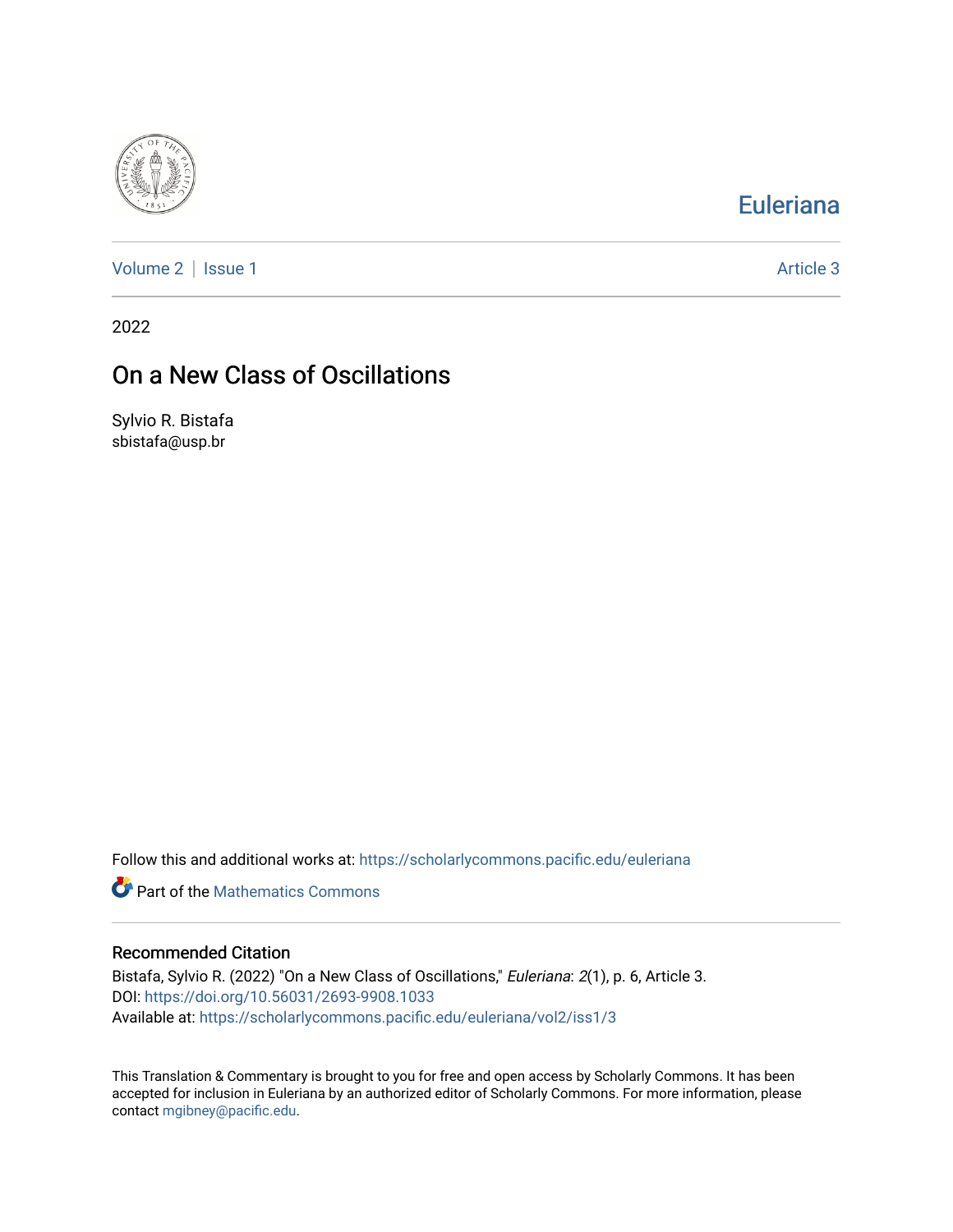## *De novo oscillationum genere* On a new class of oscillations

Author

## Georg Wolfgang Krafft

*Commentarii academiae scientiarum Petropolitanae*, *Tomus X*, 1738, pp. 200-206 *Emendanda. Tab. XVI fig. 1. et fig. 2.*

### Translated<sup>a</sup> by

Sylvio R. Bistafab

### January 2021

### Foreword

This publication was motivated by Krafft's accidental observation of a suspended clock setting itself in constant motion as a pendulum. His analysis of the phenomenon led him to conclude that the vibration of the clock was solely due to imbalances in the clock's balance wheel. Next, he conceives a 'little machine' as he called it, in which a straight bar loaded by small weights at its extremities is free to oscillate about the center of gravity of a regular suspended clock. He then investigates different oscillating conditions, by calculating moments with different weights and lengths of the bar arms, to find conditions to attain oscillating excursions in a right angle, excursions with maximum amplitude, and showing that the vibrations of the whole clock are rendered more sensible, the shorter is the height of the suspension.

§1.

Although, different ways in which the oscillatory motion can be produced in bodies had been reported to this day, such as: of a body hanged up by string, of a body hanging down from some point of itself, of the water in a tube driven by a communicating reciprocal motion, of a tendon or a string strongly extended and pinched by a spike; and many others: yet, another type of oscillation that deserves attention, which is due to the internal structure of the body, which nobody has examined; recommends itself not only by its elegance, but also by the perseverance of its constant motion.

§2. Having been accidentally led into the investigation of a new oscillatory motion, which happened in the portable clock, hanging up freely from a hook, such that its back surface does not come in contact with the wall, I had observed harmony in these oscillatory motions, which describe arcs of quite sensible magnitudes, that for the first time grabbed my admiration in a considerable degree, and, afterwards, gave me the opportunity to think over them, and once having been easily led into the cause of this phenomenon, I had, simultaneously, extended a little broadly, particularly on the origins of these oscillations.

<sup>&</sup>lt;sup>a</sup> The author gratefully acknowledges Chris Goff for revising this translation.

b sbistafa@usp.br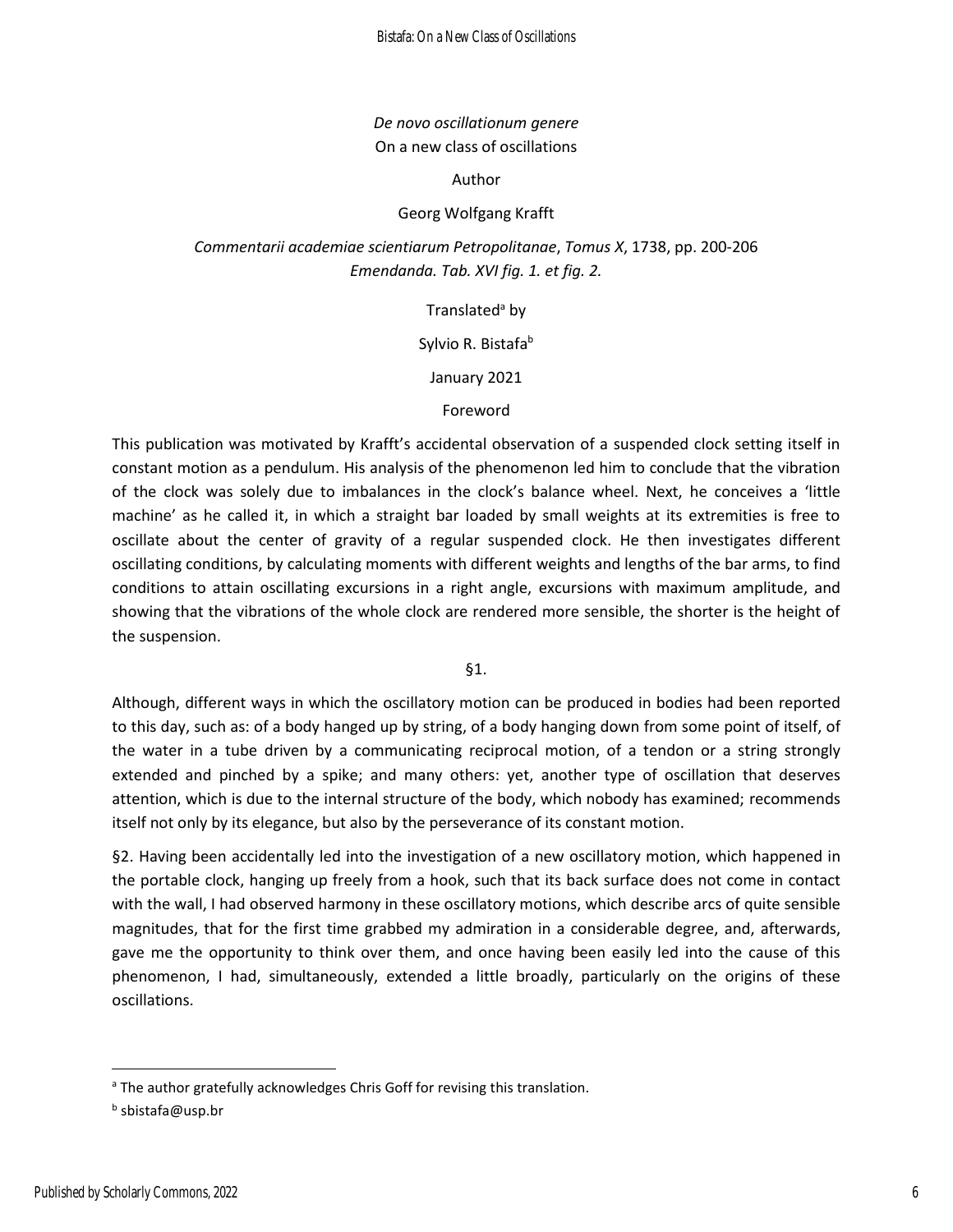§3. Since on account of the action of whatever weight hanging vertically downwards it cannot stay at rest, unless a force, a reversing one, and directly opposite to the imminent motion, is applied to it: it is evident that this is necessary so that the center of gravity of a suspended body, and that point from which the body is suspended, and which is considered as an insurmountable obstacle, are in one and the same vertical straight line, if the body is remaining at rest, and it ought to be free from oscillations; on account of which it comes about, just as all simple pendula strive continually to that place, which they ultimately reach, [when] they stop oscillating and are brought back to rest.

§4. Accordingly, I will approach an explanation to the phenomenon, let  $ABKL$ be a section of a clock (*Tab. XVI fig. 1.)*, which I will conceive as being circular, with its center of gravity placed in the center of the circle; be placed to its side a balance wheel $GBF$ , which is constructed as usual, and consisting of a hardened ring, with three radii  $MF, MG, MB$ , irradiating from its center  $M$ , which divide the circumference in three equal arcs. In the extremities  $F$ ,  $G$ , and  $B$  of these radiuses, are usually attached devices of some lead to enhance the motion of the balance wheel. If, however, it is constructed such that the ring has the same width and thickness everywhere, and, moreover, if the small weights are constructed such that they have precisely the same weight: then the center of gravity of this balance wheel will be at the center  $M$  of the circle, and it will remain at the same fixed point  $M$  in case the balance wheel moves or not. But, if it happens that either the ring is not uniform or the weights are not equal, or both: the center of gravity of the balance wheel will be located at a point out of the center, which is set at  $I$ . Then, having been joined the centers of gravity of the clock without the balance wheel, $C$ , and that of the balance wheel, $M$ , by a straight segment  $CI$ , then, the common center of gravity will be at some intermediate point  $E$ ; which, if it is in the same vertical  $DE$  with the suspension D: then the whole system will be at rest, with the balance wheel remaining at this location. Now, the balance wheel is set into motion, with the radii of first vibration reaching the locations  $fM$ ,  $gM$ ,  $hM$ , so that the location of the center of gravity  $I$  ascends through the small arc  $I_i$ , described by the radius  $MI$  with center at  $M$ ; furthermore, the common center of gravity  $E$  will reach another location  $e$ , making another vertical line apart from  $ED$ : the clock will no longer stay at rest at that position, and an oscillatory motion will take place, which will endure until the point  $e$  reaches the vertical  $DE$ . Therefore, it is evident that the oscillatory motion originating in such a clock, is solely due either to the differences in thickness of the balance wheel, or the inequalities of the small weights attached at  $F$ ,  $G$ , and  $H$ .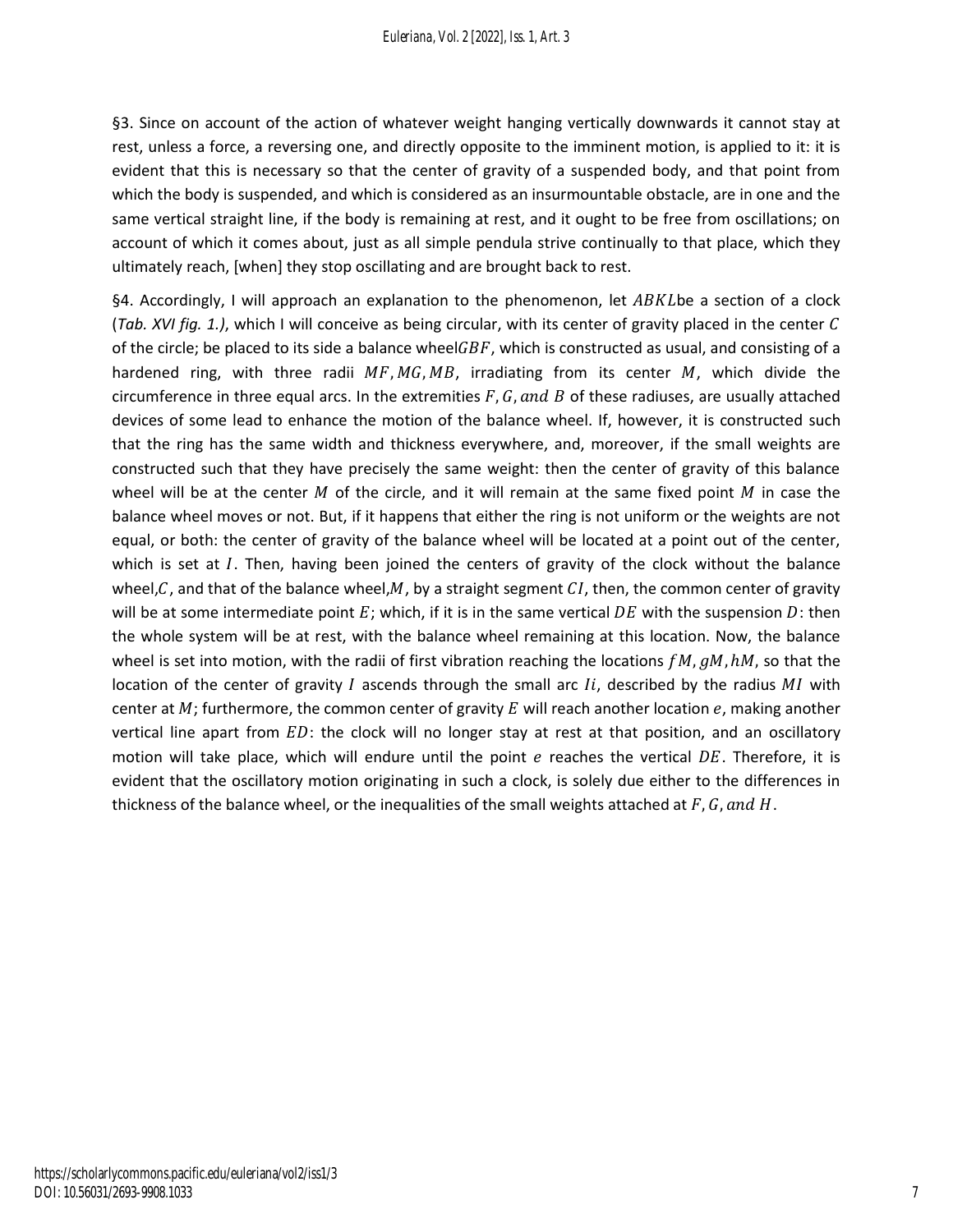

§5. We now conceive a new little machine (*Tab. XVI fig. 2.)*, which resembles such a clock, from a circular thin sheet of metal  $RLMN$ , in which a bar of unequal arms and lacking gravity vibrates about its center C, and at both ends loaded with small weights A and B; however, the diverse vibrations generated by the spring and the small wheels, no matter how they are arranged, are such that the center of gravity of the thin sheet together with the small wheels and the spring can be considered as being in the actual center  $C$ , and although it may be elsewhere, for the sake of simplicity, I assume that it is not much far apart. Now set  $AC = a$ ,  $CB = b$ , weight of the thin sheet and of the small wheels = C, and weights attached to both sides of the arm =  $A$  and =  $B$ ; if the common center of gravity between C and A is sought, this will be found out by analogy  $A + C$ :  $A = a$ : EC, whence  $EC = \frac{Aa}{4\pi\epsilon}$  $\frac{du}{A+C}$  and also, by a similar analogy, the common center of gravity between E and B will be obtained by putting  $A + B +$  $C: B = EB: ED$ , whence  $ED = \frac{B \cdot EB}{4 + B + B}$  $\frac{B \cdot EB}{A+B+C}$ , or, since  $EB = AB - AE = a + b - \frac{Ca}{A+C}$  $\frac{Ca}{A+C} = \frac{Aa + Ab + Cb}{A+C}$  $\frac{FAD+CD}{A+C}$ , then  $ED =$ 4Ba+ABb+BCb  $\frac{ABa+ABb+BCb}{(A+C)(A+B+C)}$ , consequently, furthermore,  $CD=ED-EC=\frac{(A+C)(Bb-Aa)}{(A+C)(A+B+C)}$  $\frac{(A+C)(Bb-Aa)}{(A+C)(A+B+C)} = \frac{Bb-Aa}{A+B+C}$  $\frac{BD - A\alpha}{A + B + C'}$  from which, CD will give the point  $D$ , and here lies the location of the center of gravity of the whole little machine.

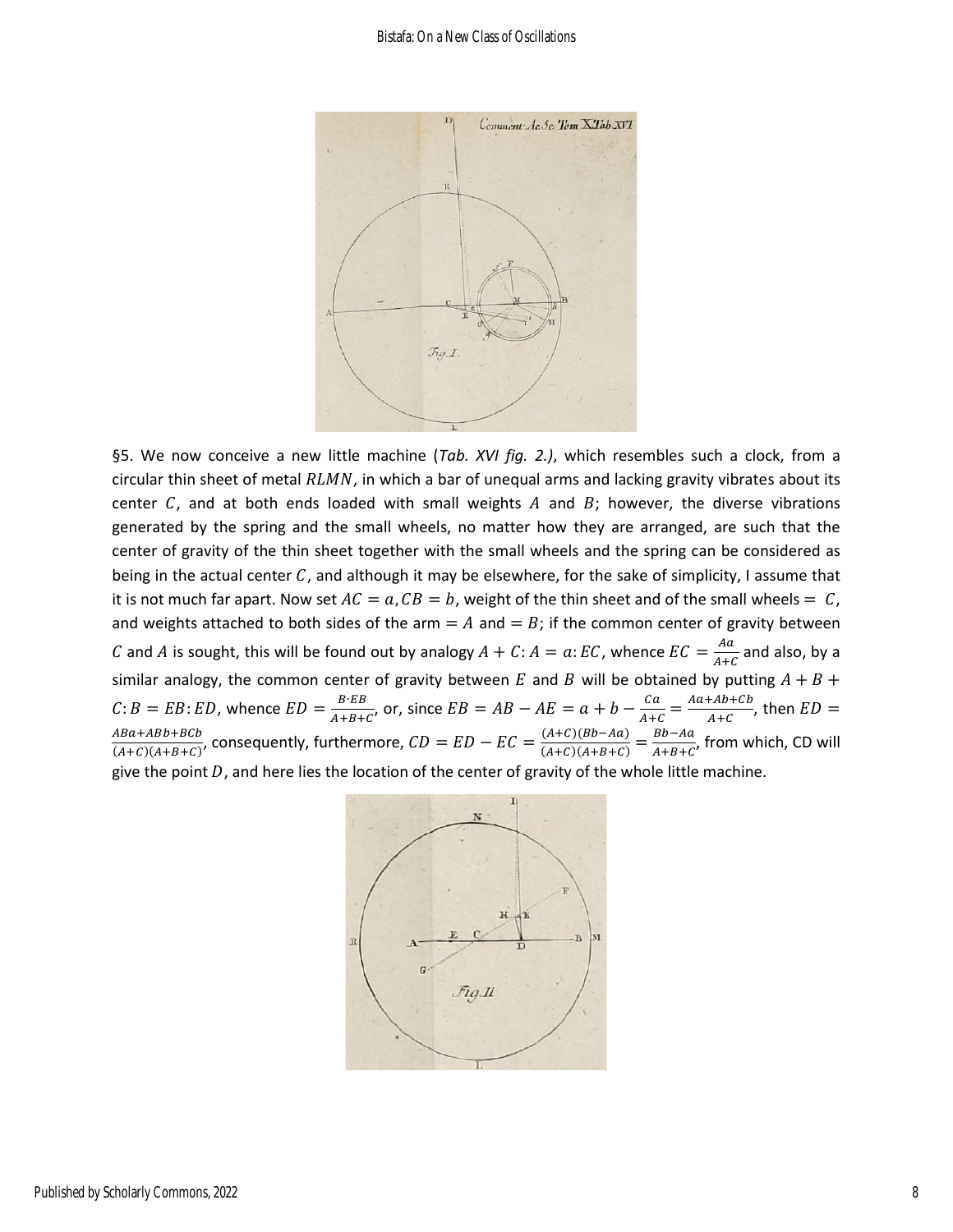§6. This little machine is now suspended at point D through the suspension point I: it will remain in equilibrium, with no oscillations. But if thereafter a vibratory motion of the bar  $AB$  begins, induced by the attached spring and the small wheels, then, after the first vibration the bar will come to the location  $GF$ , in which the common center of gravity D rises to the position H, after completing a circular arc DH with center at  $C_i$ ; and since the point H does not belong to the same vertical DI: an oscillatory motion will follow towards  $M$ , and as long as the point  $H$  remains at the said vertical, several oscillations will be accomplished, until the machine comes to rest again, unless the vibrations of the bar endure.

§7. Moreover, in order to obtainthe angle $HID$ , may be guided the chord  $HD$ , and the segment  $HK$ , which is parallel to  $AB$ ; and the angles  $H$  and  $D$  will be equal; hence, calling the sine of  $FCB$  by  $m$ , the cosine by $n$ , ID by  $e$ , then $[angle]$   $CDH=[angle]$   $CHD$ , the sine is  $\frac{\sqrt{1+n}}{\sqrt{2}}$ , the cosine is  $\frac{\sqrt{1-n}}{\sqrt{2}}$ ; therefore, from the proportions,  $\frac{\sin CHD}{CD}$  =  $\sqrt{1+n}$  $\frac{\sqrt{2}}{Bb - Aa}$  $A+B+C$  $=\frac{\sin HCD(m)}{d}$  $\frac{dCD(m)}{DH}$ , giving the chord  $DH = \frac{(Bb-Aa)m\sqrt{2}}{(A+B+C)\sqrt{1+r}}$  $\frac{(BD \text{ A}a)m\sqrt{2}}{(A+B+C)\sqrt{1+n}}$ , henceforth, since the angle  $HDI$  is the complement of the angle  $CDH$ , its sine is  $=\frac{\sqrt{1-n}}{\sqrt{2}}$  $\frac{1}{\sqrt{2}}$ ; whereby in the triangle *HKD* we have that  $\frac{1}{DH} = \frac{\sin HDI}{HK}$  *because* sin *HDI*  $= \frac{HK}{HD}$ , then,  $HK = \frac{DH\sqrt{1-n}}{\sqrt{2}}$  $\frac{\sqrt{1-n}}{\sqrt{2}}$ ; likewise,  $\frac{1}{DH}$  =  $\frac{\sin{DHK}}{HK}$   $\left[because \sin{DHK} = \frac{DK}{HD} \right]$ , then,  $DK = \frac{DH\sqrt{1+n}}{\sqrt{2}}$  $\frac{\sqrt{1+h}}{\sqrt{2}}$ ; whence we have that  $IK = ID - DK = e -$ DH $\sqrt{1+n}$  $\frac{\sqrt{1+n}}{\sqrt{2}}$ , and, consequently, the tangent of the angle  $HID = \frac{HK}{IK}$  $\frac{HK}{IK} = \frac{DH\sqrt{1-n}}{e\sqrt{2}-DH\sqrt{1-n}}$  $\frac{DHY_1-n}{PQ\sqrt{2}-DH\sqrt{1+n'}}$ , or, by substituting the value of DH found above, results intan  $HID = \frac{(Bb - Aa)m}{\sigma^2 (A + B + C) \cdot m^2 (Bb^2)}$  $\frac{(Bb-Aa)m}{et(A+B+C)-mt(Bb-Aa)}$ , having put  $\frac{\sqrt{1+n}}{\sqrt{1-n}}=t$ , which is the tangent of the angle  $CDH$ .

§8. This tangent vanishes, and consequently the little machine loses its oscillatory motion if  $Bb = Aa$ , or, indeed,  $\frac{A}{B} = \frac{b}{a}$  $\frac{\partial}{\partial a}$ , that is, if the weights A and B attached to the bar are as the reciprocal ratio of their distances to the fulcrum  $C$ . Thus, in this case, the common center of gravity falls on an immutable position  $C$ , which is not changed by the vibrations of the bar.

§9. If one looks for the value of  $m$  so that the angle  $HID$  to which the oscillations extend is maximal, this will be found by putting  $Bb - Aa = \propto$ ,  $A + B + C = \beta$ , giving the equation (A)<sup>c</sup> as  $\beta$ etdm –  $\beta$ emdt +  $\alpha m^2 dt = 0$ ; and since  $t = \frac{\sqrt{1+n}}{\sqrt{1+n}}$  $\frac{\sqrt{1+n}}{\sqrt{1-n}}$ , then,  $dt = \frac{-mdm}{mn(1-n)}$  $\frac{m n}{mn(1-n)}$ , which when substitutedinto equation (A), and after dividing the resulting expression by  $dm$ , gives  $\beta e t + \frac{\beta e m}{\gamma (1-\gamma)}$  $\frac{\beta e m}{n(1-n)} - \frac{\alpha m^2}{n(1-n)}$  $\frac{\alpha m}{n(1-n)} = 0$ , and by substituting the value of t into this expression, and after multiplying the resulting expression by  $\sqrt{(1-n)}$ , and dividing it by m, gives  $\beta en + \beta e - \alpha m = 0$ , or else,  $\beta e \sqrt{(1 - m^2)} + \beta e - \alpha m = 0$ , finally resulting in  $m =$ 2∝βe  $\frac{2 \alpha \beta e}{\alpha^2 + \beta^2 e^2} = \frac{2e(Bb - Aa)(A + B + C)}{(Bb - Aa)^2 + e^2(A + B + C)}$  $\frac{2\epsilon (BD-Aa)^2 + e^2(A+B+C)}{(Bb-Aa)^2 + e^2(A+B+C)^2}$ . Therefore,in order for the angle to which the oscillations extend to be maximal, and most highly visible, the bar AB should be released to move at an angle whose sine has the alleged value  $m$ .

<sup>c</sup>TN: A classical search for maximum, by equating the differential to zero.